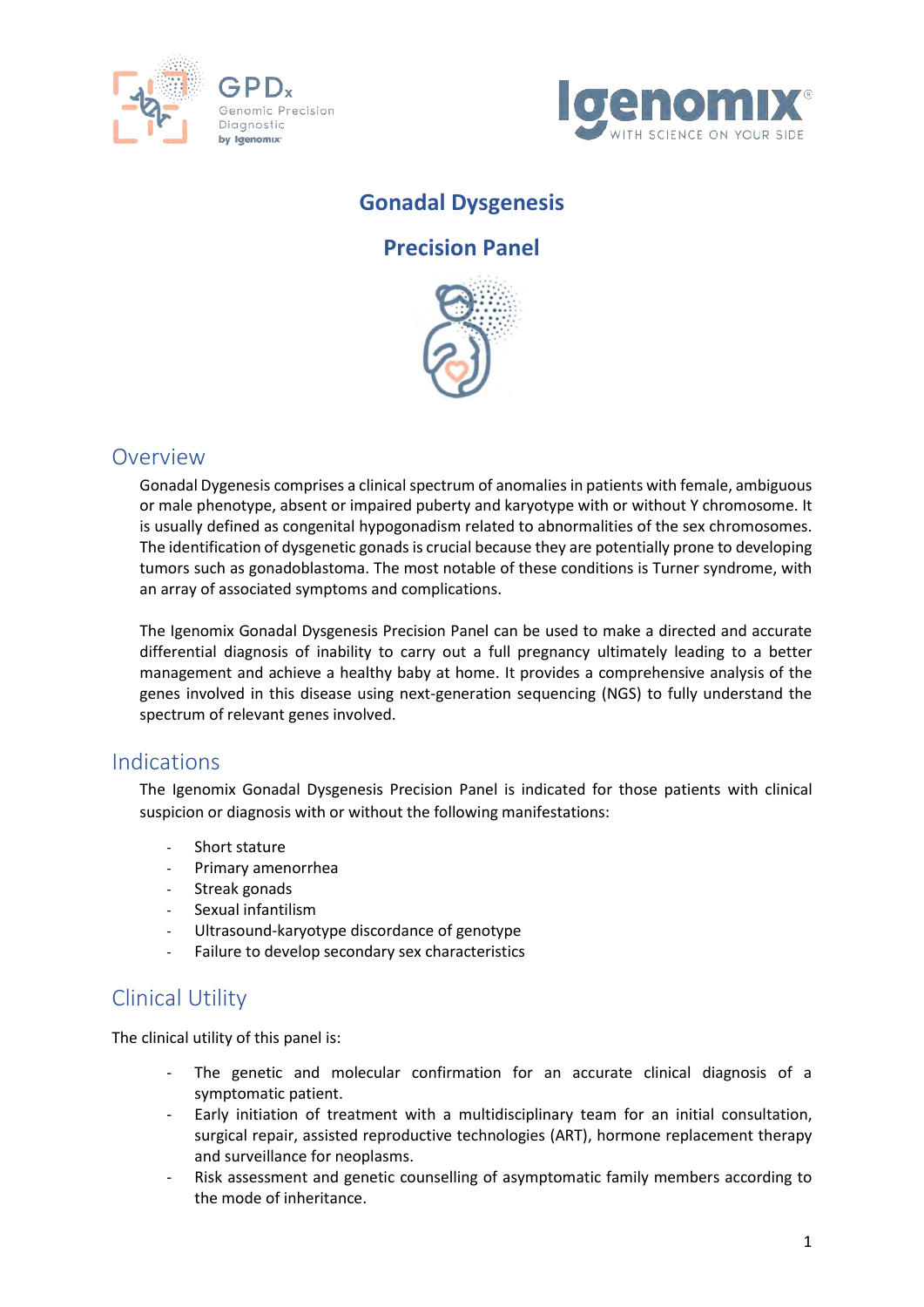



- Understanding the genetics behind gonadal dysgenesis allowing clinicians to better predict the disorder's phenotypic presentation, improving screening methods and ongoing care of those medical problems.

## Genes & Diseases

|                |                                                                          |                     | % GENE                   |            |
|----------------|--------------------------------------------------------------------------|---------------------|--------------------------|------------|
| <b>GENE</b>    | <b>OMIM DISEASES</b>                                                     | <b>INHERITANCE*</b> | <b>COVERAGE</b>          | HGMD**     |
|                |                                                                          |                     | (20X)                    |            |
| <b>BMP15</b>   | Ovarian Dysgenesis, 46, XX Gonadal Dysgenesis                            | X,G                 | 98.05                    |            |
| BNC1           | Premature Ovarian Failure, 46, XX Gonadal Dysgenesis                     | AD                  | 97.46                    | 3 of 3     |
| CBX2           | 46XY Sex Reversal, 46,XY Complete Gonadal Dysgenesis                     | AR                  | 100                      | 6 of 6     |
|                | 46, XY Gonadal Dysgenesis, 46, XY Sex Reversal, 46, XY Gonadal           |                     |                          |            |
| <b>DHH</b>     | Dysgenesis-Motor And Sensory Neuropathy Syndrome                         | AR                  | 99.85                    | 21 of 21   |
|                | 46, XY Sex Reversal, Neurodevelopmental Disorder With Brain Anomalies    |                     |                          |            |
|                | And With Or Without Vertebral Or Cardiac Anomalies, 46, XY Complete      |                     |                          |            |
| <b>DHX37</b>   | Gonadal Dysgenesis, 46, XY Partial Gonadal Dysgenesis, Testicular        | AD, AR              | 99.87                    | 13 of 13   |
|                | <b>Regression Syndrome</b>                                               |                     |                          |            |
| DMRT1          | 46, XY Complete Gonadal Dysgenesis                                       |                     | 99.93                    | 6 of 7     |
| <b>DMRT3</b>   |                                                                          |                     | 88.67                    | 1 of 1     |
|                | 46, XY Partial Gonadal Dysgenesis                                        |                     |                          |            |
| <b>ERCC2</b>   | Cerebrooculofacioskeletal Syndrome, Xeroderma Pigmentosum-               | AR                  | 100                      | 102 of     |
|                | Cockayne Syndrome Complex                                                |                     |                          | 102        |
| <b>ERCC3</b>   | Xeroderma Pigmentosum-Cockayne Syndrome Complex                          | AR                  | 99.98                    | 24 of 24   |
| <b>FSHR</b>    | Ovarian Dysgenesis, 46, XX Gonadal Dysgenesis                            | AD,AR               | 100                      | 41 of 43   |
| GATA4          | Testicular Anomalies With Or Without Congenital Heart Disease, 46, XY    | AD                  | 94.69                    | 108 of     |
|                | <b>Partial Gonadal Dysgenesis</b>                                        |                     |                          | 130        |
| GTF2E2         | Nonphotosensitive Trichothiodystrophy                                    | AR                  | 99.98                    | $2$ of $2$ |
| GTF2H5         | Photosensitive Trichothiodystrophy                                       | AR                  | 100                      | 8 of 8     |
| <b>HSD17B4</b> | D-Bifunctional Protein Deficiency, Perrault Syndrome                     | AR                  | 99.52                    | 85 of 85   |
| MAP3K1         | 46, XY Sex Reversal, 46, XY Complete Gonadal Dysgenesis, 46, XY Partial  | AD                  | 96.5                     | 31 of 32   |
|                | <b>Gonadal Dysgenesis</b>                                                |                     |                          |            |
| <b>MPLKIP</b>  | Nonphotosensitive Trichothiodystrophy                                    | AR                  | 100                      | 13 of 13   |
| MRPS22         | Combined Oxidative Phosphorylation Deficiency, Ovarian Dysgenesis,       | AR                  | 100                      | 10 of 10   |
|                | 46, XX Gonadal Dysgenesis                                                |                     |                          |            |
|                | Congenital Adrenal Hypoplasia, Dosage-Sensitive Sex Reversal, 46, XX     |                     |                          |            |
| <b>NROB1</b>   | Testicular Disorder Of Sex Development, 46, XY Complete Gonadal          | X, XR, G            | 99.87                    |            |
|                | Dysgenesis, 46, XY Partial Gonadal Dysgenesis                            |                     |                          |            |
|                | 46, XX Sex Reversal, 46, XY Sex Reversal, Premature Ovarian Failure,     |                     |                          |            |
| <b>NR5A1</b>   | Spermatogenic Failure, 46, XX Gonadal Dysgenesis, 46, XX Ovotesticular   | AD                  | 99.97                    | 222 of     |
|                | Disorder Of Sex Development, 46, XY Complete Gonadal Dysgenesis,         |                     |                          | 224        |
|                | 46, XY Partial Gonadal Dysgenesis                                        |                     |                          |            |
|                | Galloway-Mowat Syndrome, Ovarian Dysgenesis, 46,XX Gonadal               |                     |                          |            |
| <b>NUP107</b>  | Dysgenesis                                                               | AR                  | 99.91                    | 15 of 15   |
| <b>POLR3H</b>  | 46, XX Gonadal Dysgenesis                                                |                     | 99.96                    | 1 of 1     |
| PPP1R12A       | Genitourinary And/Or/Brain Malformation Syndrome                         | AD                  | 99.48                    | 1 of 1     |
|                | Gonadal Dysgenesis, Dysmorphic Facies, Retinal Dystrophy, And            |                     |                          |            |
| PPP2R3C        | Myopathy                                                                 | AD,AR               | 99.85                    | 3 of 3     |
| <b>PSMC3IP</b> | Ovarian Dysgenesis, 46, XX Gonadal Dysgenesis                            | AR                  | 99.96                    | 9 of 9     |
| <b>RNF113A</b> | Nonphotosensitive Trichothiodystrophy                                    | X,XD,G              | 99.7                     |            |
| <b>RXYLT1</b>  | Walker-Warburg Syndrome                                                  | AR                  | 99.46                    |            |
|                | 46, XX Ovotesticular Disorder Of Sex Development, 46, XY Complete        |                     |                          |            |
| SOX9           | Gonadal Dysgenesis, 46, XY Partial Gonadal Dysgenesis                    | AD                  | 97.28                    | 87 of 95   |
| <b>SPIDR</b>   | 46, XX Gonadal Dysgenesis                                                |                     | 82                       | 1 of 1     |
|                | 46, XX Sex Reversal, 46XY Sex Reversal, 45, x/46, XY Mixed Gonadal       |                     |                          |            |
| <b>SRY</b>     | Dysgenesis, 46, XX Ovotesticular Disorder Of Sex Development, 46, XY     | X,XD,Y,G            | 45                       |            |
|                | Complete Gonadal Dysgenesis, 46, XY Partial Gonadal Dysgenesis           |                     |                          |            |
| TARS1          | Nonphotosensitive Trichothiodystrophy                                    | AR                  | 99.94                    |            |
| TOE1           | Pontocerebellar Hypoplasia                                               | AR                  | 99.98                    | 12 of 12   |
|                | Infantile-Onset Spinocerebellar Ataxia, Perrault Syndrome                |                     |                          |            |
| <b>TWNK</b>    |                                                                          | AD, AR              | $\overline{\phantom{a}}$ |            |
| <b>VAMP7</b>   | 46, XY Partial Gonadal Dysgenesis                                        |                     | 99.98                    |            |
| WT1            | Denys-Drash Syndrome, Frasier Syndrome, 46, XY Complete Gonadal          | AD                  | 98.92                    | 178 of     |
|                | Dysgenesis, 46, XY Partial Gonadal Dysgenesis, Meacham Syndrome          |                     |                          | 185        |
|                | Early Infantile Epileptic Encephalopathy, Spinocerebellar Ataxia, 46, XY |                     | 99.94                    | 44 of 44   |
| <b>WWOX</b>    | Partial Gonadal Dysgenesis                                               | AR                  |                          |            |